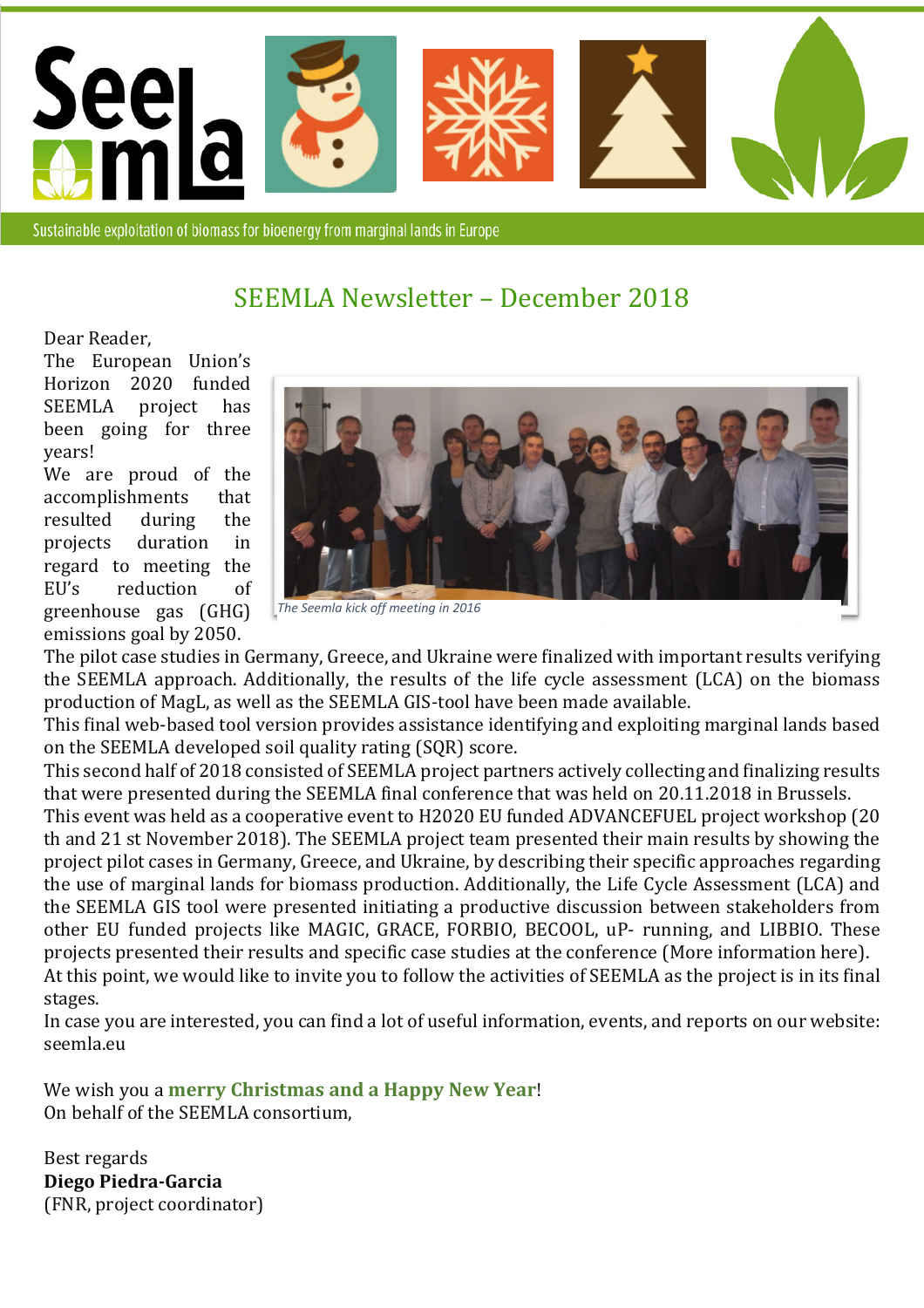## **The SEEMLA FINAL EVENT**

Focus



SEEMLA & ADVANCEFUEL projects held a shared event the 20th– 21st of November 2018 in Brussels, Belgium. These projects are coordinated by the FNR, and funded by the EU H2020 programs. The first part of the event consisted of the SEEMLA final conference, which implemented a sustainable land-use strategy for a sustainable production of plant-based energy on marginal lands. The so-called, "SEEMLA approach" was developed as an integrated set of environmental, ecological, social, economic, and biophysical criteria, in order to re-convert degraded and marginal lands in the name of the production of bioenergy. The results of the ending SEEMLA project were shared with a broad group of stakeholders (scientists, farmers, foresters, policy decision makers, etc.)

The SEEMLA's final conference began with a presentation from Maria Georgiadou, (DG Research and Innovation, and European Commission), who gave an overview about current and future R&D policy support regarding advanced biofuels and bioenergy. She positively acknowledged the cooperative effort of all the participating projects, and encouraged the project representatives to continue this form of collaboration, which helps in harmonising results as well as developing obvious synergies. Afterwards, SEEMLA's coordinator and chair of the event, Diego Piedra-Garcia (FNR), introduced the project. The SEEMLA project team presented their main results by showing the project pilot cases in Germany, Greece and Ukraine, by describing their specific approaches regarding the use of marginal lands for biomass production. They highlighted opportunities and potentials, as well as the challenges involved in the use of marginal lands – particularly with a view to ecological and socio-economic impacts. Additionally, the Life Cycle Assessment (LCA) and the SEEMLA GIS tool were presented, initiating a productive discussion between stakeholders.

Lastly Mr. Diego Mattioli, representing Legambiente onlus, underlined the importance of the exploitation of biomass in a sustainable way. Sustainability has to be considered as a key word for the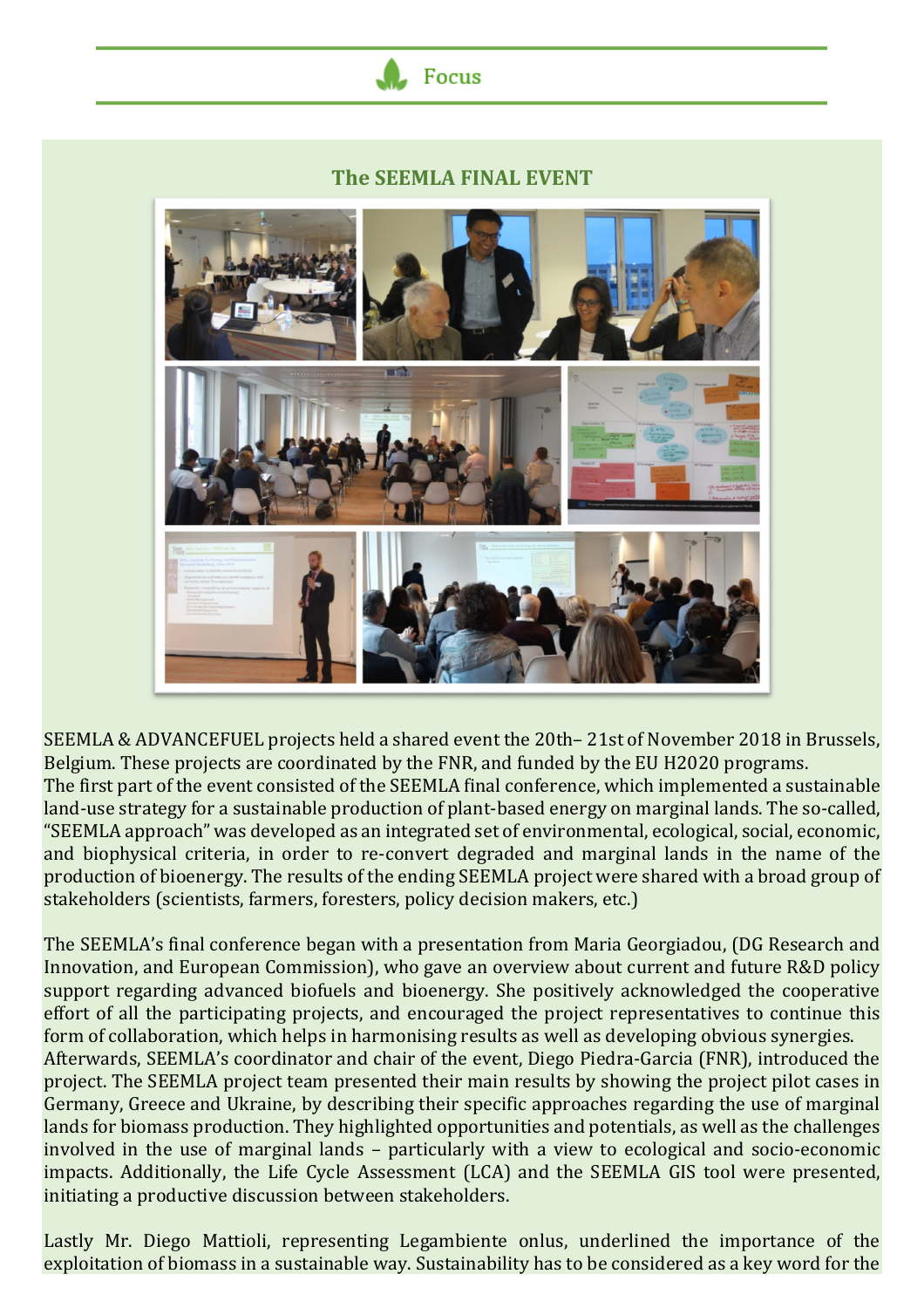energy transition process: indeed, the exploitation of biomass has to valorise and not interfere with the ecosistemic function and services, particularly in relation to mitigation and adaptation to climate change and it has to guarantee the preservation of the biodiversity and existing habitats in the marginal lands concerned.

These presentations were a smooth transition to the following SEEMLA & ADVANCEFUEL joint workshop, which began in the afternoon of the 20th and continued into the following day, bringing together a number of other relevant topics related to European projects and relevant stakeholders, to discuss innovative cropping systems and the supply chains for lignocellulosic biomass. MAGIC, GRACE, FORBIO, BECOOL, uP-running, and LIBBIO, are all EU funded projects that presented their results and specific case studies at the conference.

The workshop was led by the ADVANCEFUEL partners Philipp Grundmann, Sonja Germer, and Katharina Sailer from Leibniz Institute for Agricultural Engineering and Bioeconomy (ATB).

ADVANCEFUEL's coordinator, Kristin Sternberg (FNR), welcomed the participants to the workshop and gave a short introduction to the project. She highlighted the fact that this particular section of the workshop included eight European project partners working together in order to achieve results on shared issues.

The representatives from the contributing other projects (MAGIC, GRACE, FORBIO, BECOOL, uPrunning, and LIBBIO) each briefly presented their projects and specific case studies. After the presentations, three interactive sessions were carried out on the following topics:

- 1. Cost reduction versus impact on the environment
- 2. Success stories and failures regarding lignocellulosic biomass value chains
- 3. Feedstock for advanced biofuels: market opportunities and constraints

The topics were discussed in smaller groups involving specific analyses (in terms of strengths, weaknesses, opportunities and threats (SWOT)) of the selected scenarios. The results were subsequently presented to and then discussed with the entire group. The ADVANCEFUEL team will use the workshop's outcomes to better determine the barriers involved in biomass production, as well as for describing promising strategies for successful feedstock provisioning in producing advanced biofuels. The workshop results will be an important contribution to the related ADVANCEFUEL reports, tools, and models.

This unique workshop was a collaborative effort of eight relevant topic-related European projects with numerous external stakeholders. The participants gave positive feedback and were very satisfied with this mutual exchange of experiences.

Click HERE to download the power point presentations of the event



## **SOIL: Assessment and quantification of marginal lands for biomass production in Europe using soil-quality indicators**

December 2018 - SOIL, an international scientific journal of the European Geosciences Union, has published an article about the Seemla assessment and quantification of marginal lands for biomass production in Europe using soil-quality indicators.

Thanks to the authors: W.Gerwin, F. Repmann, D. Freese from Brandenburg University of Technology Cottbus-Senftenberg; S.Galatsidas, D. Vlachaki, N. Gounaris from Department of Forestry and Management of the Environment and Natural Resources, Democritus University of Thrace; D. Keramitzis, F. Kiourtsis from Decentralized Administration of Macedonia & Thrace; W. Baumgarten, C. Volkmann from FNR-Fachagentur Nachwachsende Rohstoffe Click here for the full article